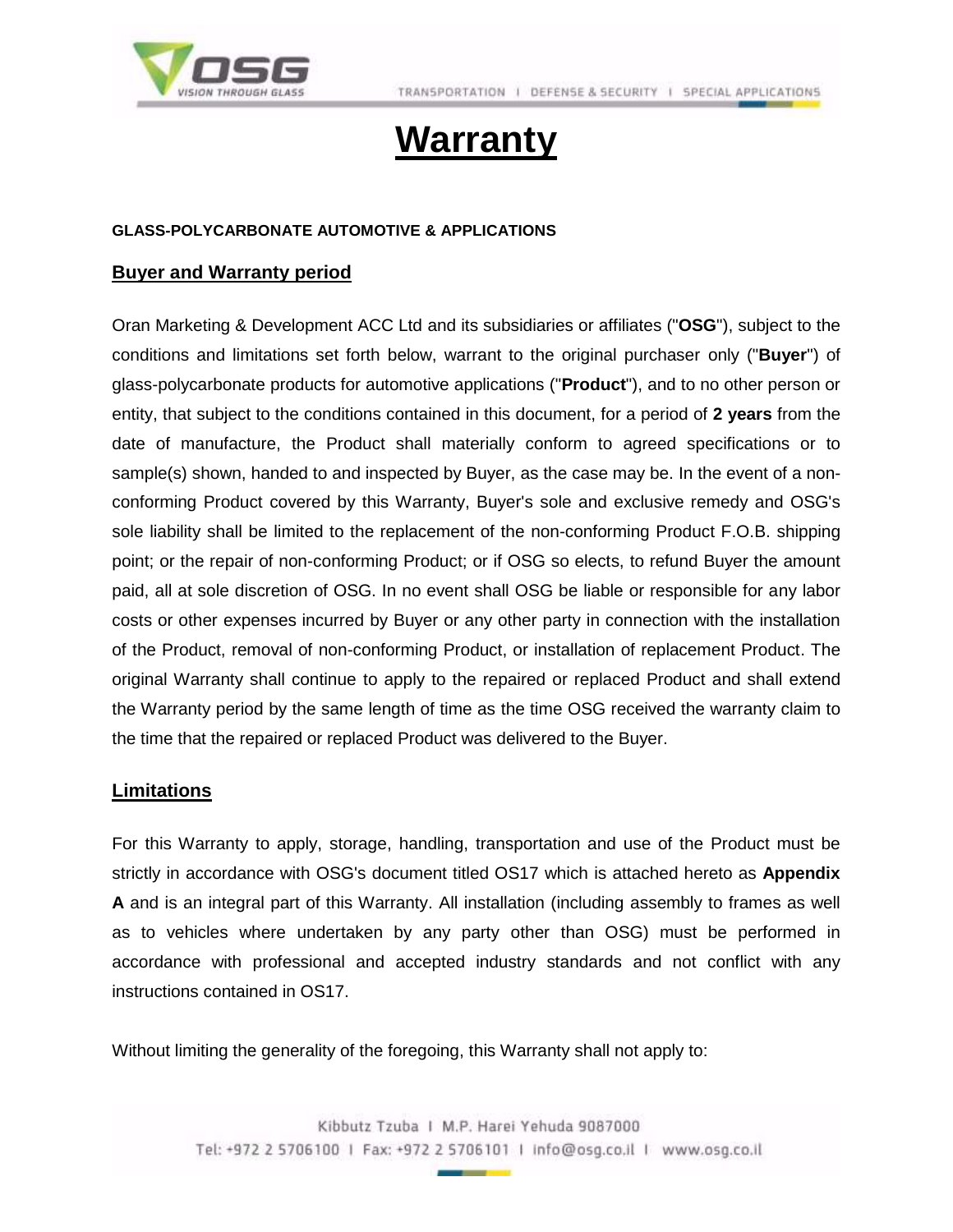

(a) Any Product that was subjected to abuse, improper cleaning, mishandling, storage or improper installation, including but not limited to improper mounting or fastening of Product to or within framing or other materials, inadequate edge engagement, use of fasteners of insufficient size to withstand design impact, use of sealants or other chemical materials which are incompatible with good glazing practice, or installation otherwise not in strict adherence to OS17;

(b) **Special Instructions Regarding Storage**. With respect to storage of the Product, the Buyer is advised that even if storage instructions are followed closely, keeping the Product in storage for too long will impact on the integrity and quality of the Product. Therefore, Buyer must open up and air the Product every six months while in storage for the period of time and under the conditions detailed in OS17. Buyer must keep records of this activity as required by the OS17 Storage Record Form and provide a copy of this form to OSG when making a warranty claim.

Where the warranty claim relates to delamination and the warranty claim is made 6 months or more following delivery, failure to provide the OS17 Storage Record Form or any other documentation that substantiates proper storage and airing of the Product will render the Warranty for the Product invalid.

Furthermore, where the warranty claim relates to delamination, the warranty with respect to those Products will be invalidated unless the Buyer can provide documentary evidence that clearly substantiates that all storage and airing was correctly performed. This is regardless of how long after delivery and regardless of presentation of a Storage Record Form.

(c) Delamination shall not be considered as non-conforming, unless (i) it is evident on the Product prior to any installation work not performed by OSG; or (ii) if only evident after installation, it affects visibility to the extent that the vehicle cannot be driven safely. Therefore, this warranty will not apply to delamination around the glass edge that only becomes evident after installation.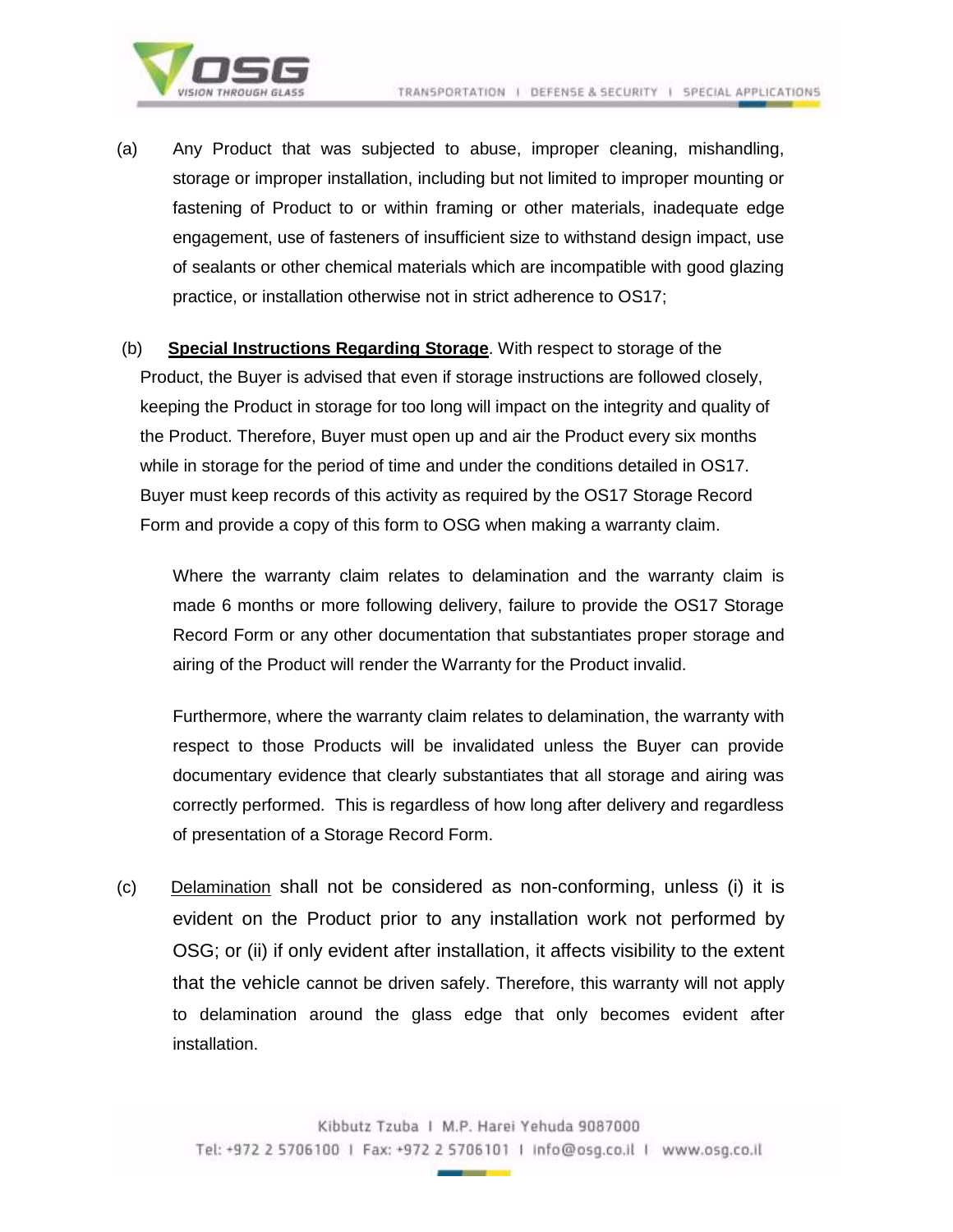

If OSG replaces any Product under this Warranty, it may substitute Products that are designated by OSG to be of comparable quality in the event the Product initially installed has been discontinued or modified.

#### *Other Limitations*

THIS WARRANTY IS EXPRESSELY MADE IN LIEU OF ALL OTHER ORAL OR WRITTEN WARRANTIES, EXPRESSED OR IMPLIED, LIABILITIES, OR OBLIGATIONS OF OSG. IN NO EVENT SHALL OSG BE LIABLE UNDER ANY IMPLIED WARRANTIES OF MERCHANTABILITY OR OF FITNESS FOR A PARTICULAR PURPOSE. IN NO EVENT SHALL OSG BE LIABLE FOR SPECIAL, INCEDENTAL, OR CONSEQUENTIAL DAMAGES OF ANY KIND, INCLUDING ANY DAMAGE TO THE VEHICLE, ITS CONTENTS OR ANY PERSON THEREIN, RESULTING FROM THE BREACH OF ANY WARRANTY SET FORTH HEREIN. NO FIELD REPRESENTATIVE OF OSG AND NO DISTRIBUTOR OR DEALER IS AUTHORIZED TO MAKE ANY CHANGE OR MODIFICATION TO THIS WARRANTY. IN CASE OF A CONTRADICTION BETWEEN THIS WARRANTY AND ANY OTHER LIABILITY EXPRESSED IN A SEPARATE AGREEMENT WHETHER PRECEDING OR CONSEQUENTAL TO THIS WARRANTY, THIS WARRANTY SHALL PREVAIL.

 If any limitation of liability shall be deemed invalid by any applicable law, then OSG's liability shall be within the limitation permitted by that law.

#### **EFFECT**

The terms specified below shall apply in the absence of any other agreement in writing and constitute a binding agreement ("Agreement").

The terms and conditions hereof prevail over any other terms and conditions pertaining to the sale of the product/s and may be amended or supplemented only by written document duly signed by an authorized representative of each party. Neither receipt by the Seller of any form of terms and conditions or other document, nor annexing or enclosing the same to any document, shall be deemed to amend the terms hereof or incorporate such terms herein.

#### *How to Obtain Warranty Service*

The Buyer must promptly notify OSG in writing during the Warranty period of any nonconforming aspect of the Product and provide proof of the date of purchase and installation. It is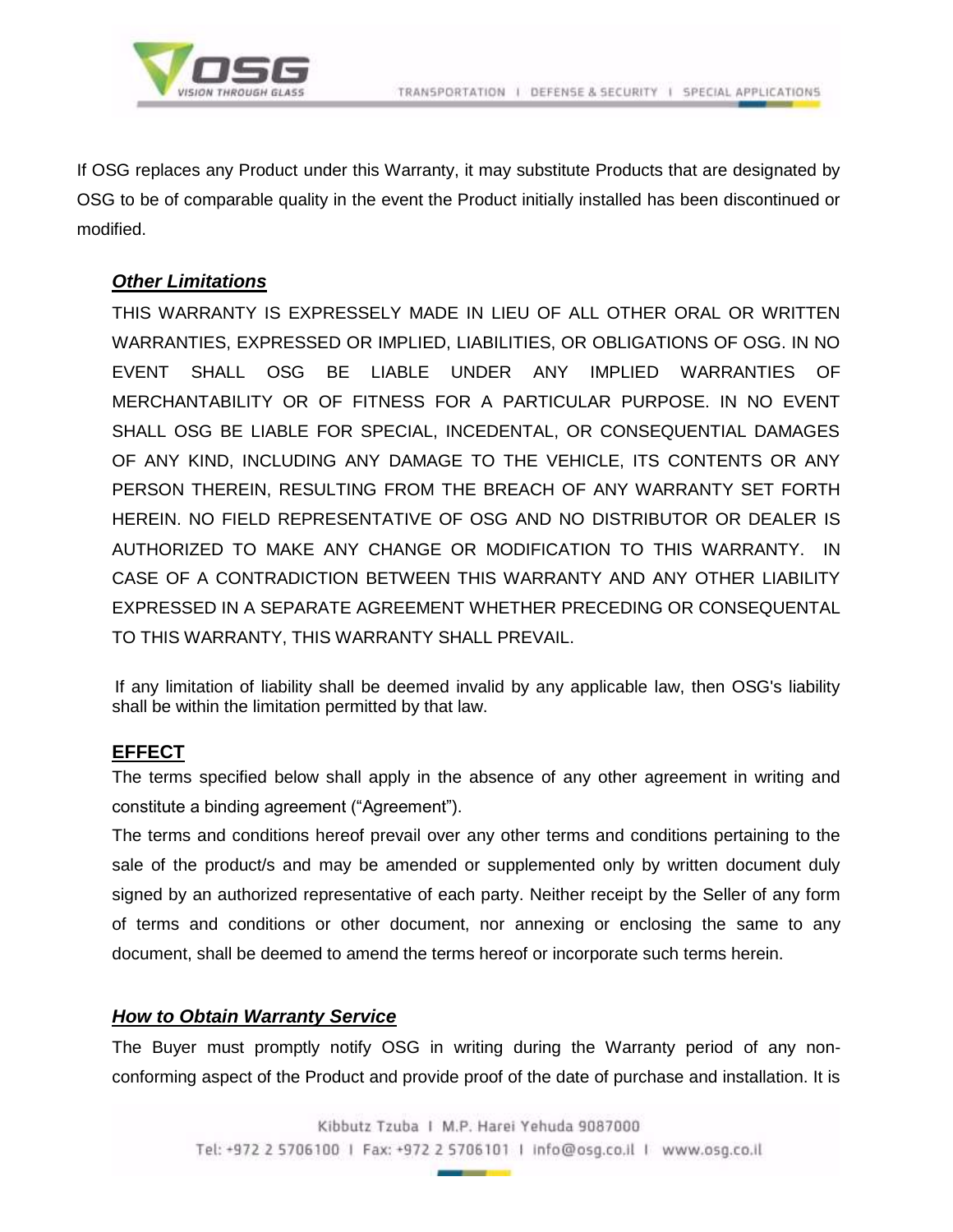

the responsibility of the Buyer to have a reliable traceability of each installed windscreen (Windscreen Identity no., Lot No., Installation Date, Vehicle Identity No.) All notifications should be sent in writing to: 48 Industrial Park Way, Emporia VA 23847 USA, Attn. Transparency Division/Sales or at OSG Oran Safety Glass Ltd., Kibbutz Tzuba, D.N. Harei Yehuda, 90870, Israel – Division/ Sales. The Buyer may be required to submit the non-conforming Product to OSG for analysis. OSG will then investigate the claim and examine the Product claimed to be non-conforming. If non-conformity covered by this Warranty is confirmed, OSG, within a reasonable amount of time after its inspection and following OSG's sole conclusion that it is indeed a non-conforming Product and that the Warranty has not been invalidated, will either repair or replace the defective Product or refund that amount paid by the Buyer for the product, per the terms of this Warranty.

#### *Governing Law and Jurisdiction*

Unless OSG specifically agrees otherwise in writing, if the Buyer is located in the United States and is purchasing Products for sale to end-users in the United States, then the laws of New York, USA shall govern the terms of this warranty and limitation of liability without reference to it conflicts of laws provisions and the courts of appropriate jurisdiction in the City of New York, New York shall have sole and exclusive jurisdiction to determine any disputes between the Parties and in all other cases, this warranty and limitation of liability shall be governed by the laws of the State of Israel without reference to its conflicts of law's provisions and the courts of Tel Aviv – Jaffa shall have sole and exclusive jurisdiction to determine any disputes arising therefrom.

To avoid any doubt, OSG shall not be considered to have agreed to an alternate dispute provision merely by accepting a Buyer PO that purports to include Buyer's standard terms including an alternate term dispute term. OSG and Buyer must sign a non-standard or nonboiler plate document with an express alternate dispute provision in order for OSG to be considered to have agreed to the alternate provision.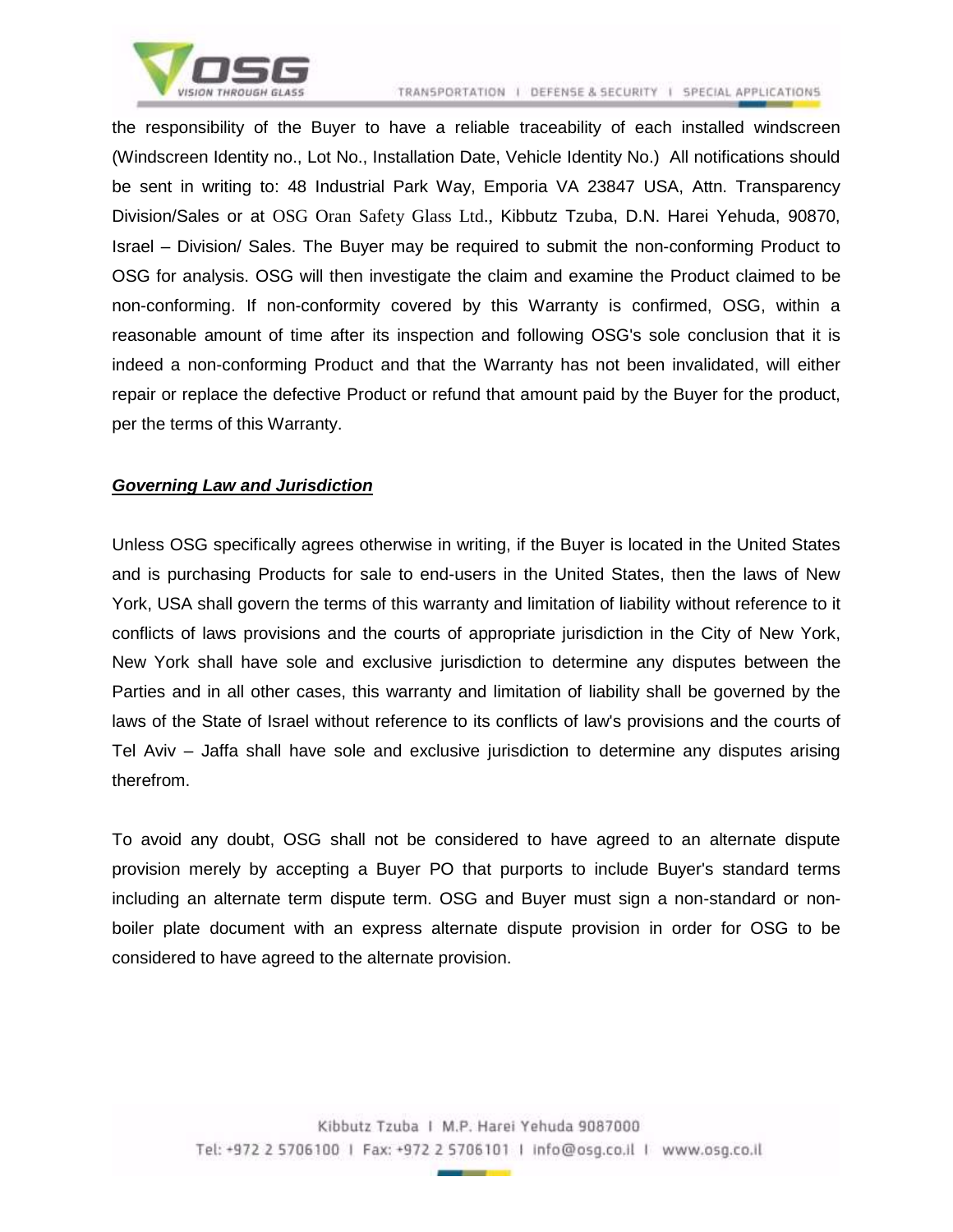

# **Appendix A – OS17**

Kibbutz Tzuba I M.P. Harei Yehuda 9087000 Tel: +972 2 5706100 | Fax: +972 2 5706101 | Info@osg.co.il | www.osg.co.il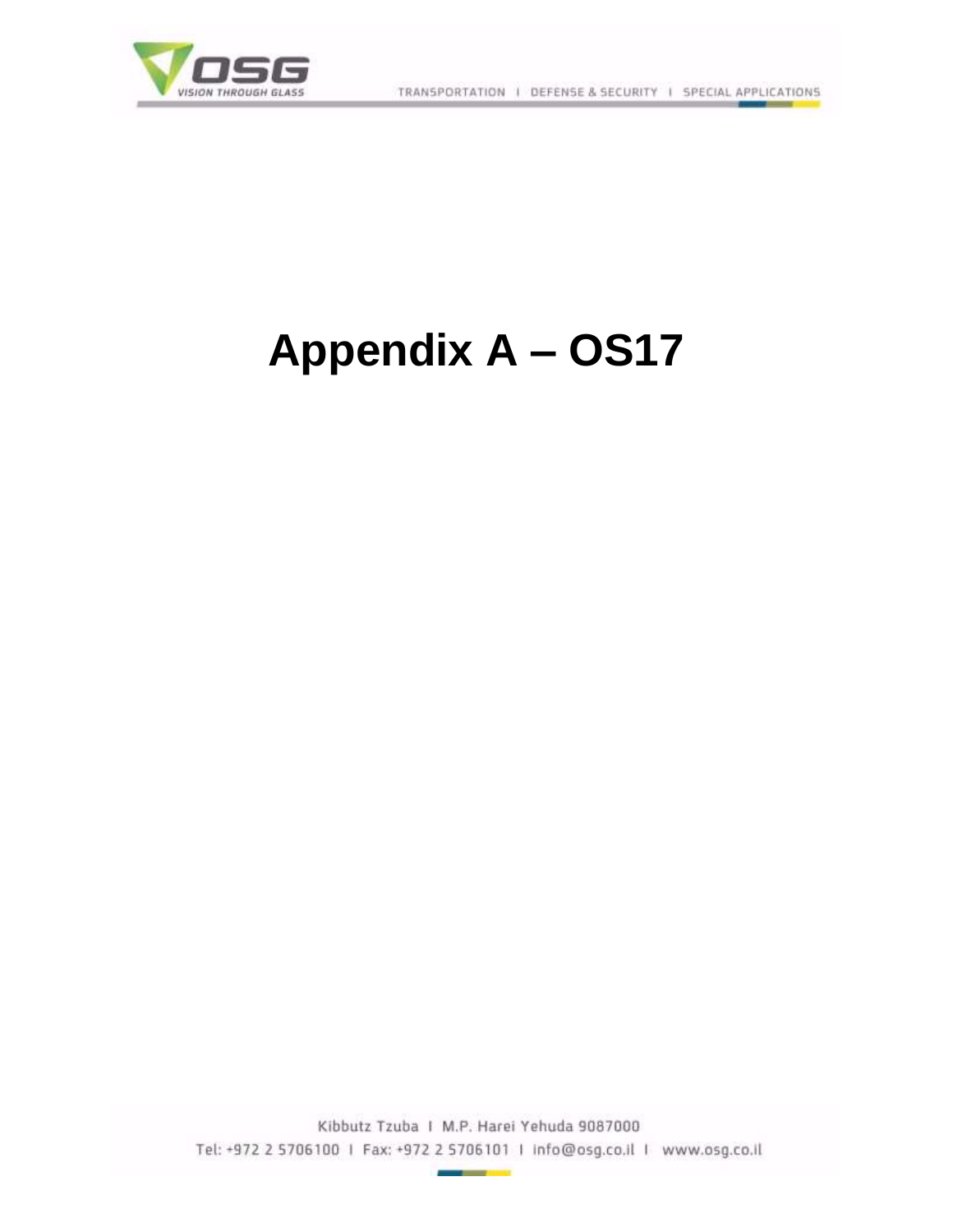|                                      | <b>Quality Assurance Instruction File</b>                     | Designation: OS17 |  |
|--------------------------------------|---------------------------------------------------------------|-------------------|--|
| OSG<br><b>VISION THROUGH GLASS</b>   | Prime Instruction: Handling, Storage & Installation protocols | Revision: 6.1     |  |
| Advertising Date: 24/5/2012          | Subject: OSG Armored glass - care and handling                | Page: 6 From: 8   |  |
| Issued by: Liel D.- Product Engineer | Approved by: Mikhal C.- Head of Engineering                   |                   |  |

|     | Kevi | Paragraph |            | <b>Change Nature</b> | Date       |
|-----|------|-----------|------------|----------------------|------------|
| 6.1 |      |           | New format |                      | 16/12/2018 |

Purpose **–** this document summaries instructions for handling, assembly, storage, and installation.

Following the guidelines will optimize the life cycle of the transparent armor.

### Abbreviations:

| TA       | <b>Transparent Armor</b>                                            |
|----------|---------------------------------------------------------------------|
| PC /ADI® | Polycarbonate / No spall, Ultra Long-Lasting Technology (safe side) |
| $\Delta$ | Action need to be followed by the user                              |
| N        | <b>Important Notice</b>                                             |

| Topic                                                          |                                                                                                                                                                                                                                                                                                             |             |
|----------------------------------------------------------------|-------------------------------------------------------------------------------------------------------------------------------------------------------------------------------------------------------------------------------------------------------------------------------------------------------------|-------------|
| Before assembly to the frame and/or<br>mounting to the vehicle | Store the Transparent Armor (TA) in the original crates provided by OSG                                                                                                                                                                                                                                     |             |
|                                                                | Store the products in original position until assembly is conducted.                                                                                                                                                                                                                                        |             |
|                                                                | Storage conditions that must be kept for OSG windows are:<br>Maximum relative humidity of 55% on the storage area.<br>Room temperature 25°C (77°F).<br>Temperature above 35°C (95°F) must be avoided.                                                                                                       |             |
|                                                                | Avoid direct sun light radiation.                                                                                                                                                                                                                                                                           |             |
|                                                                | Avoid rapid temperature changes                                                                                                                                                                                                                                                                             |             |
|                                                                | Avoid all contact with water or other liquids                                                                                                                                                                                                                                                               |             |
|                                                                | Keep the TA in a hazard gas free environment                                                                                                                                                                                                                                                                |             |
|                                                                | OSG instruct not to store the TA for a period greater than 6 months. If a longer<br>period is required, please contact your POC at OSG as soon as you are aware of<br>this issue.<br>You will then receive further instructions and must complete surveillance forms<br>for any packaging changes required. |             |
| While mounting assembled armored glass to<br>vehicle           | Before opening the crates, check that no damage occurs during transit and<br>storage and that the crate is in its original state without any damage.                                                                                                                                                        |             |
|                                                                | Take a picture of any noticeable damage.                                                                                                                                                                                                                                                                    |             |
|                                                                | Flatness of frame and/or vehicle mounting interface must not exceed 2mm per 1<br>meter.                                                                                                                                                                                                                     | $\mathbf N$ |
|                                                                | Screws torque sequence - The screws shall be tightened by Inside-out criss-<br>cross method in order to reduce stress between the frame (glass) and the vehicle.<br>Please contact OSG to receive exact torque sequence for your project.                                                                   |             |
|                                                                | Tightening torque must be taken in consider according to mounting method.                                                                                                                                                                                                                                   | N           |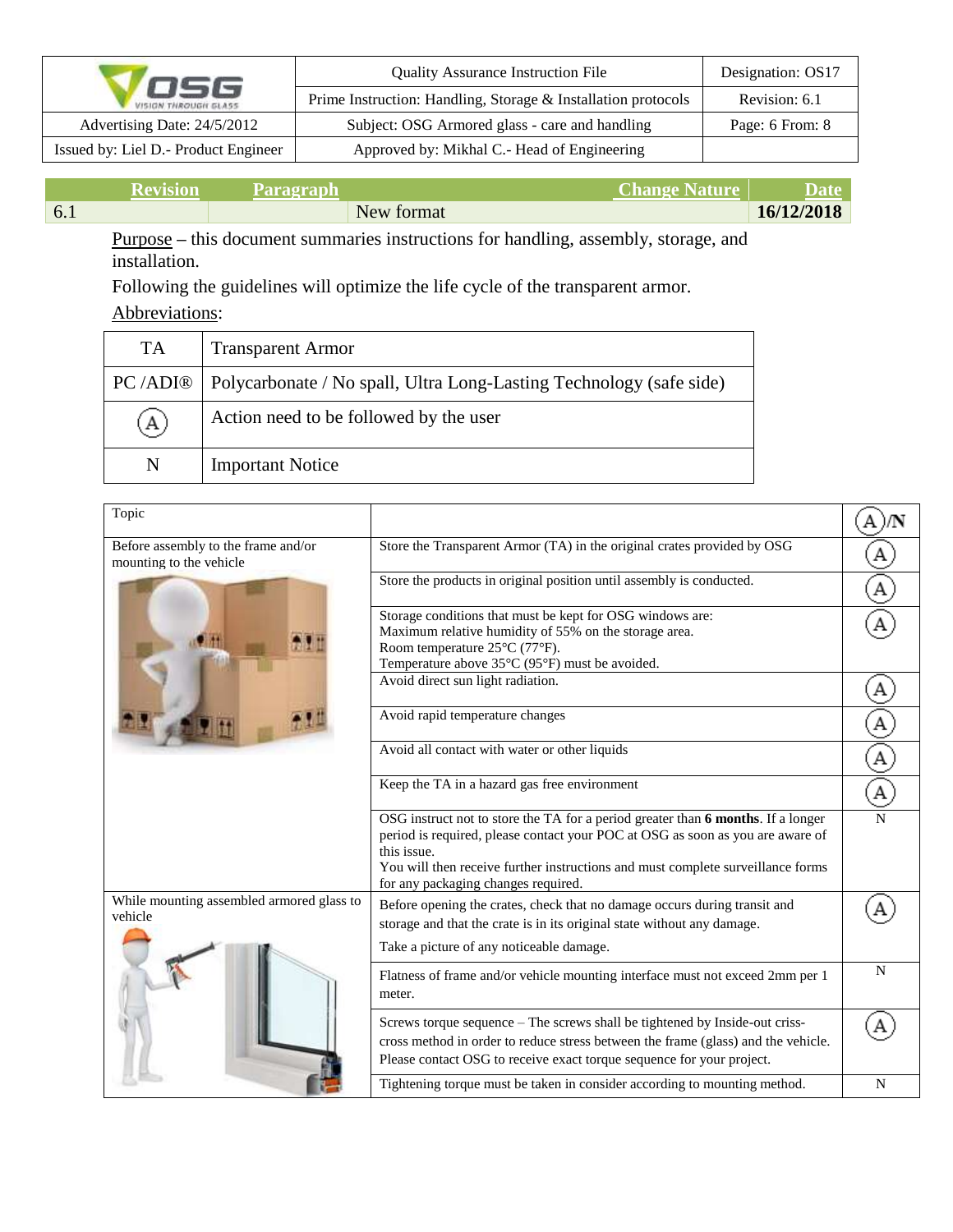|                                                   |                                                                                | <b>Quality Assurance Instruction File</b>                                                                                                                                                                                                                                                                                 | Designation: OS17 |             |
|---------------------------------------------------|--------------------------------------------------------------------------------|---------------------------------------------------------------------------------------------------------------------------------------------------------------------------------------------------------------------------------------------------------------------------------------------------------------------------|-------------------|-------------|
|                                                   | Prime Instruction: Handling, Storage & Installation protocols<br>Revision: 6.1 |                                                                                                                                                                                                                                                                                                                           |                   |             |
| Advertising Date: 24/5/2012                       |                                                                                | Subject: OSG Armored glass - care and handling                                                                                                                                                                                                                                                                            | Page: 7 From: 8   |             |
| Issued by: Liel D.- Product Engineer              |                                                                                | Approved by: Mikhal C.- Head of Engineering                                                                                                                                                                                                                                                                               |                   |             |
| During storage/operational mode of the<br>vehicle |                                                                                | Exposure to direct sunlight: should be avoided whenever possible or at least<br>minimized.<br>Vehicle's cabs should be covered with an insulating material that prevents direct<br>exposure to sun radiation and prevents/minimizes heating of windows.<br>Covers must breathe to eliminate buildup of heat and moisture. |                   |             |
|                                                   |                                                                                | The Vehicle's Cab must be ventilated constantly, in order to prevent temperature<br>build-up and a consequent Greenhouse Effect inside the cab.                                                                                                                                                                           |                   |             |
|                                                   |                                                                                | In addition to thermal stress on the PC, high temperatures inside the cab will<br>intensify evaporation of gases from the plastic parts adjacent to the screen, such<br>as the dashboard. These plastic fumes have been proven to damage PC/ADI®.                                                                         |                   | $\mathbf N$ |
|                                                   |                                                                                | Avoid direct hot/cold air condition flow on the safe side.                                                                                                                                                                                                                                                                |                   |             |
| Vehicle Painting                                  |                                                                                | In case of painting the vehicle with the mounted glass on it, the drying<br>temperature must not exceed 80 °C (176°F).                                                                                                                                                                                                    |                   |             |
|                                                   |                                                                                | In case of painting an assembled glass in its frame (not mounted to the vehicle),<br>there is a risk for chemical attack on the PC/ADI®. In that case, OSG must be<br>informed in advanced and approve the paint process.                                                                                                 |                   | А           |
| De-icing/ De-fogging System                       |                                                                                | OSG's TA can receive De-icing system for external ice defrosting, and/or<br>internal De-fogging evaporation system. The system is designed specifically for<br>each project, according to designated parameters supplied by the customer.                                                                                 |                   | ${\bf N}$   |
|                                                   |                                                                                | Operator shall turn on the deicing system only if the environment temperature is<br>less than $0^{\circ}$ C (32 $^{\circ}$ F) and if there is an apparent ice on the external layer of the<br>TA surface.                                                                                                                 |                   |             |
|                                                   |                                                                                | Operator shall turn-off the heating system immediately when the window is<br>deiced per the relevant standard (for example SAE J381/ ATPD 2352 or any<br>other project specifics)                                                                                                                                         |                   |             |